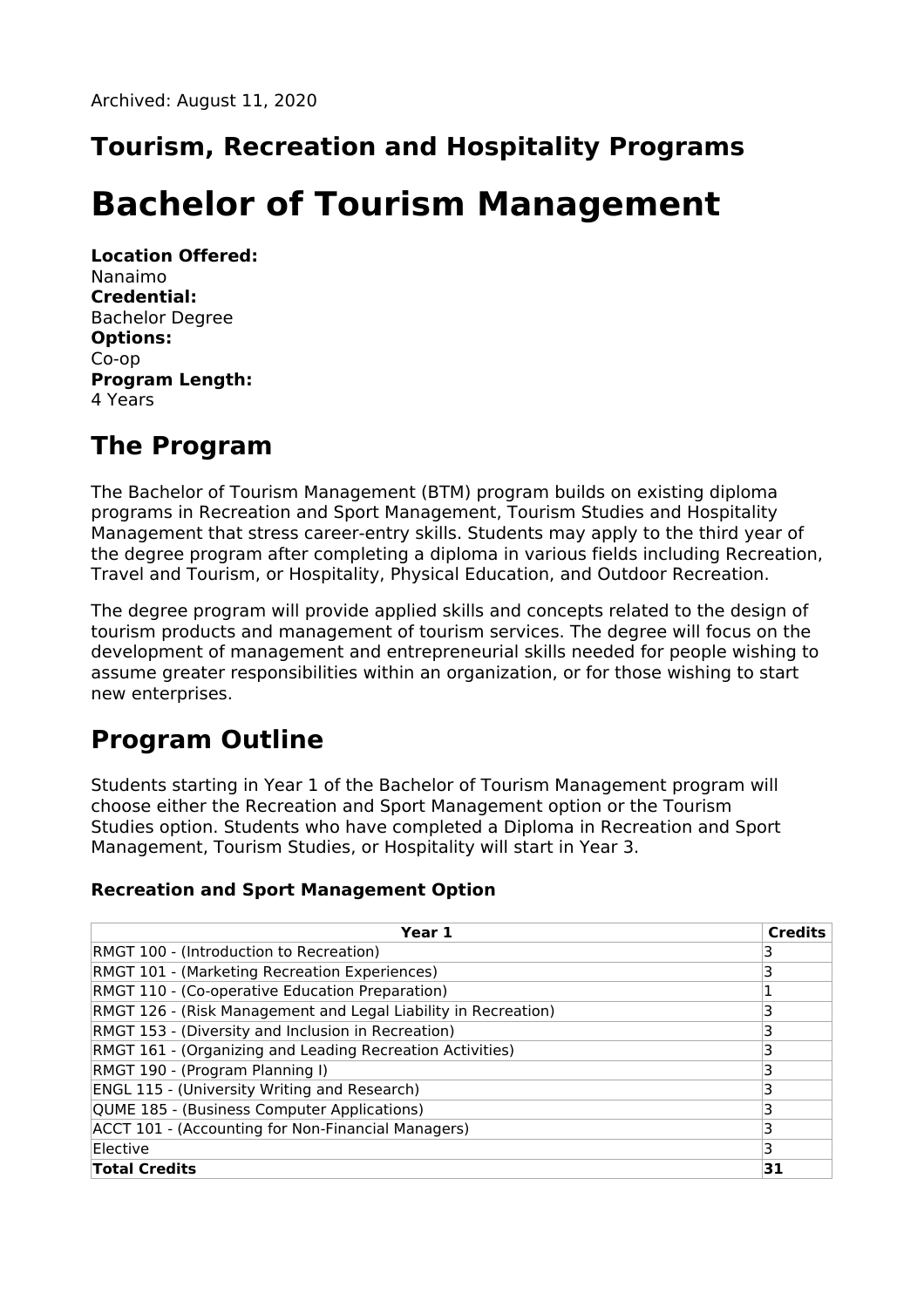| Summer                                        | $\cap$ redits |
|-----------------------------------------------|---------------|
| RMGT 109 - (Co-op Education Work Placement I) |               |

| Year 2                                                       | <b>Credits</b> |
|--------------------------------------------------------------|----------------|
| RMGT 205 - (Recreation Administration)                       |                |
| RMGT 210 - (Co-operative Education Preparation)              |                |
| RMGT 220 - (Recreation Places and Spaces)                    |                |
| RMGT 230 - (Leisure Across the Lifespan)                     |                |
| RMGT 251 - (Assessment and Evaluation Methods in Recreation) |                |
| RMGT 259 - (Sustainability in Recreation)                    |                |
| RMGT 290 - (Program Planning II)                             |                |
| <b>ENGL 204 - (Business and Technical Writing)</b>           |                |
| <i>Three</i> Electives                                       | 9              |
| <b>Total Credits</b>                                         | 31             |

| Summer                                                | $\cap$ redits |
|-------------------------------------------------------|---------------|
| <b>RMGT 209 - (Co-op Education Work Placement II)</b> |               |

### **Tourism Studies Option**

| Year 1                                                      | <b>Credits</b> |
|-------------------------------------------------------------|----------------|
| TOUR 100 - (Introduction to Tourism)                        | 3              |
| TOUR 101 - (Marketing Tourism Experiences)                  | 3              |
| TOUR 110 - (Co-operative Education Preparation)             |                |
| TOUR 126 - (Risk Management and Legal Liability in Tourism) | 3              |
| TOUR 153 - (Diversity and Inclusion in Tourism)             | 3              |
| TOUR 161 - (Organizing and Leading Tourism Activities)      | 3              |
| TOUR 190 - (Event Planning I)                               | 3              |
| <b>ENGL 115 - (University Writing and Research)</b>         | 3              |
| ACCT 101 - (Accounting for Non-Financial Managers)          | 3              |
| QUME 185 - (Business Computer Applications)                 | 3              |
| Elective                                                    | 3              |
| <b>Total Credits</b>                                        | 31             |

| Summer                                                   |  |
|----------------------------------------------------------|--|
| TOUR 109 - (First Co-Operative Education Work Placement) |  |

| Year <sub>2</sub>                                       | <b>Credits</b> |
|---------------------------------------------------------|----------------|
| TOUR 202 - (Understanding Visitor Behaviour)            | 3              |
| TOUR 205 - (Tourism Management Principles and Practice) |                |
| TOUR 210 - (Co-operative Education Preparation)         |                |
| TOUR 220 - (Tourism Places and Spaces)                  | 3              |
| TOUR 251 - (Market Research in Tourism)                 |                |
| TOUR 259 - (Sustainability in Tourism)                  |                |
| TOUR 290 - (Event Planning II)                          |                |
| <b>ENGL 204 - (Business and Technical Writing)</b>      | 3              |
| Three Electives                                         | 9              |
| <b>Total Credits</b>                                    | 31             |

| Summer                                                    |  |
|-----------------------------------------------------------|--|
| TOUR 209 - (Second Co-operative Education Work Placement) |  |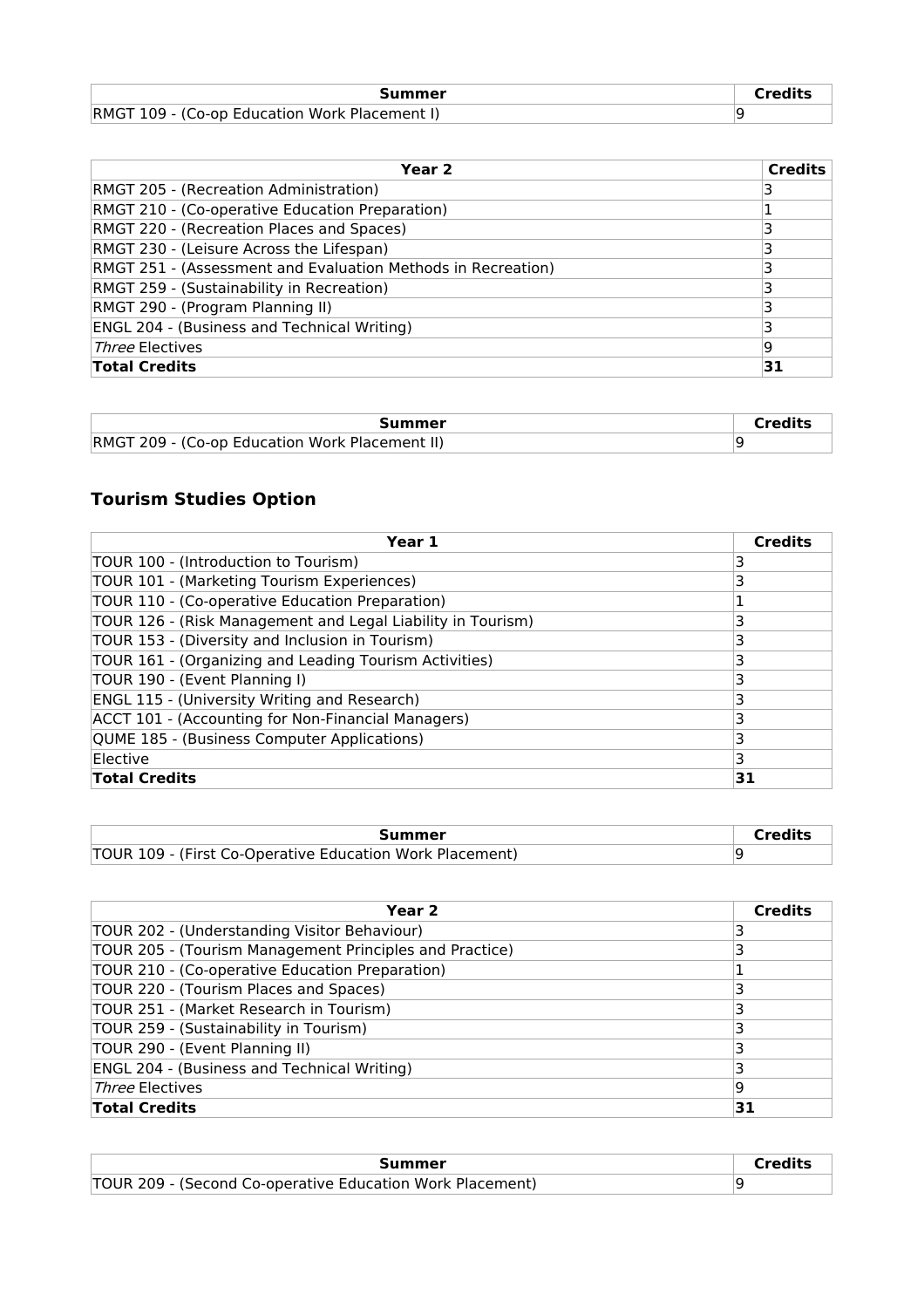#### **Years 3 and 4**

| Year 3                                                                   |                      | <b>Credits</b> |
|--------------------------------------------------------------------------|----------------------|----------------|
| TRMT 330 - (Niche Tourism)                                               |                      | 3              |
| TRMT 324 - (Financial Management in Recreation and Tourism)              |                      |                |
| TRMT 358 - (Data Analysis for Decision Making)                           |                      | 3              |
| TRMT 300 - (Managing Human Resources and Behaviour)                      |                      |                |
| TRMT 357 - (Applied Research Methods in Recreation & Tourism Management) |                      | 3              |
| TRMT 360 - (Experiential Product Development in Tourism)                 |                      |                |
| <i>Four</i> General Electives                                            |                      | 12             |
|                                                                          | <b>Total Credits</b> | 30             |

| Summer                                                  | <b>Credits</b> |
|---------------------------------------------------------|----------------|
| TRMT 309A - (Co-operative Education Work Placement III) |                |
| \or                                                     |                |
| TRMT 309B - (Internship)                                |                |

| Year 4                                                  | <b>Credits</b> |
|---------------------------------------------------------|----------------|
| TRMT 421 - (Entrepreneurship in Recreation and Tourism) |                |
| TRMT 462 - (Strategic Leadership & Innovation)          |                |
| TRMT 410 - (Leisure Planning for Resilience)            |                |
| TRMT 490 - (Issues & Trends in Professional Practice)   |                |
| TRMT 415 - (Project Management)                         |                |
| TRMT 449 - (Tourism Marketing)                          |                |
| <b>Four General Electives</b>                           | 12             |
| <b>Total Credits</b>                                    | 30             |

#### **Major in Recreation Management**

The BTM Major in Recreation Management is a well-rounded program that provides students with a solid grounding in recreation governance, leisure behaviour, leisure education, and leisure service management. Students wishing to pursue a career in recreation service delivery with public and non-profit organizations are encouraged to complete the Major in Recreation Management as part of their BTM.

#### **Major Requirements**

In addition to VIU degree English requirements, students wishing to earn the Major in Recreation Management must complete the courses listed below.

#### **Years 3 and 4**

| Year 3                                                        |                      | <b>Credits</b> |
|---------------------------------------------------------------|----------------------|----------------|
| TRMT 357 - (Applied Research & Evaluation Methods in Tourism) |                      |                |
| TRMT 300 - (Managing Human Resources and Behavior)            |                      | 3              |
| TRMT 320 - (Leisure Innovation for Change)                    |                      | 3              |
| TRMT 333 - (Leisure Lifestyles)                               |                      | 3              |
| TRMT 358 - (Data Analysis for Decision Making in Tourism)     |                      | 3              |
| TRMT 360 - (Experiential Product Development in Tourism)      |                      |                |
| TRMT 344 - (Recreation Governance)                            |                      |                |
|                                                               | <b>Total Credits</b> | 21             |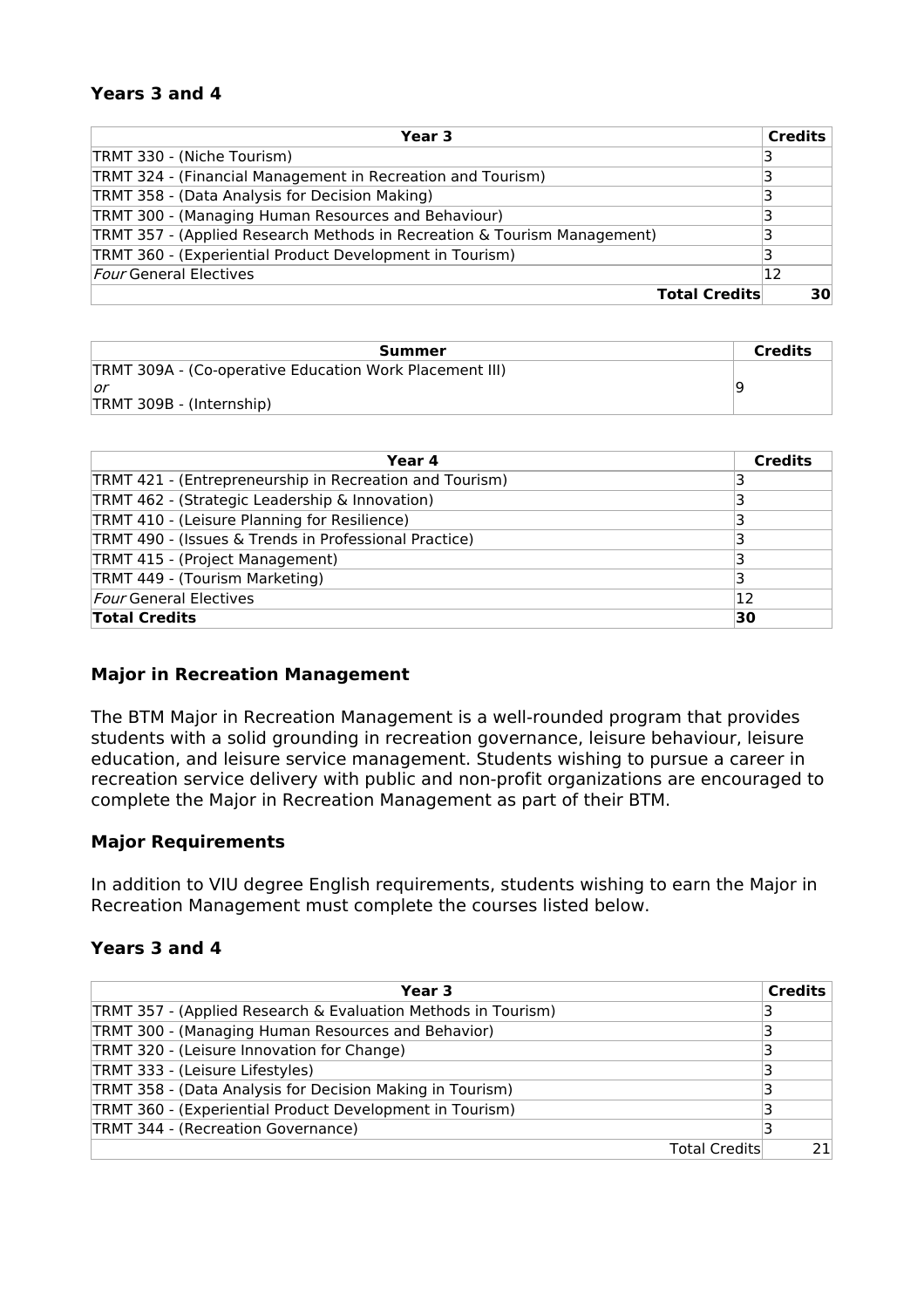| Year 4                                         | <b>Credits</b> |
|------------------------------------------------|----------------|
| TRMT 459 - (Outdoor Recreation Administration) |                |
| TRMT 410 - (Leisure Planning for Resilience)   |                |
| TRMT 435 - (Leisure Education)                 |                |
| <b>Total Credits</b>                           |                |

# **Completion Requirements**

The expected, normal time required to complete the degree program (years 3 and 4) will be two years for full-time students. Part-time students who may require a longer time to complete the program are encouraged to apply, as the department is committed to the provision of coursework through a variety of alternative methods (Prior Learning Assessment, online, evening, short intensive sessions).

### **CONTINUING REQUIREMENTS/MINIMUM SESSIONAL GRADE POINT AVERAGE**

Students must maintain a GPA of 2.33 (C+) in order to qualify for work placement activities.

Students must maintain an average "C+" grade and must perform satisfactorily in work placement activities in order to graduate.

#### PRIOR LEARNING ASSESSMENT

Students who have gained required skills, knowledge and competencies taught in the degree program in Tourism and Recreation may consider seeking recognition and assessment of their prior learning. Students who are successful in demonstrating prior learning to the extent required by the faculty will be granted appropriate credit toward the degree.

### **Admission Requirements**

### **Admission Requirements – Year 1**

The following are admission requirements for students applying to Year 1 of the Bachelor of Tourism Management program:

- General admission requirements apply.
- Official transcript of grades from high school (and post-secondary institutions where applicable).

**Note:** Students applying online should select either the Tourism Studies option or the Recreation and Sport Management option. Students applying with <sup>a</sup> printed application form should identify which of the two options they are interested in.

#### **Notes on Admission**

- Field work may require a criminal record check prior to placement.
- Enrolment in this program is limited. Students who meet or exceed the minimum admission requirements may not necessarily be admitted to the program.
- All new students must participate in a compulsory orientation held early in the Fall semester.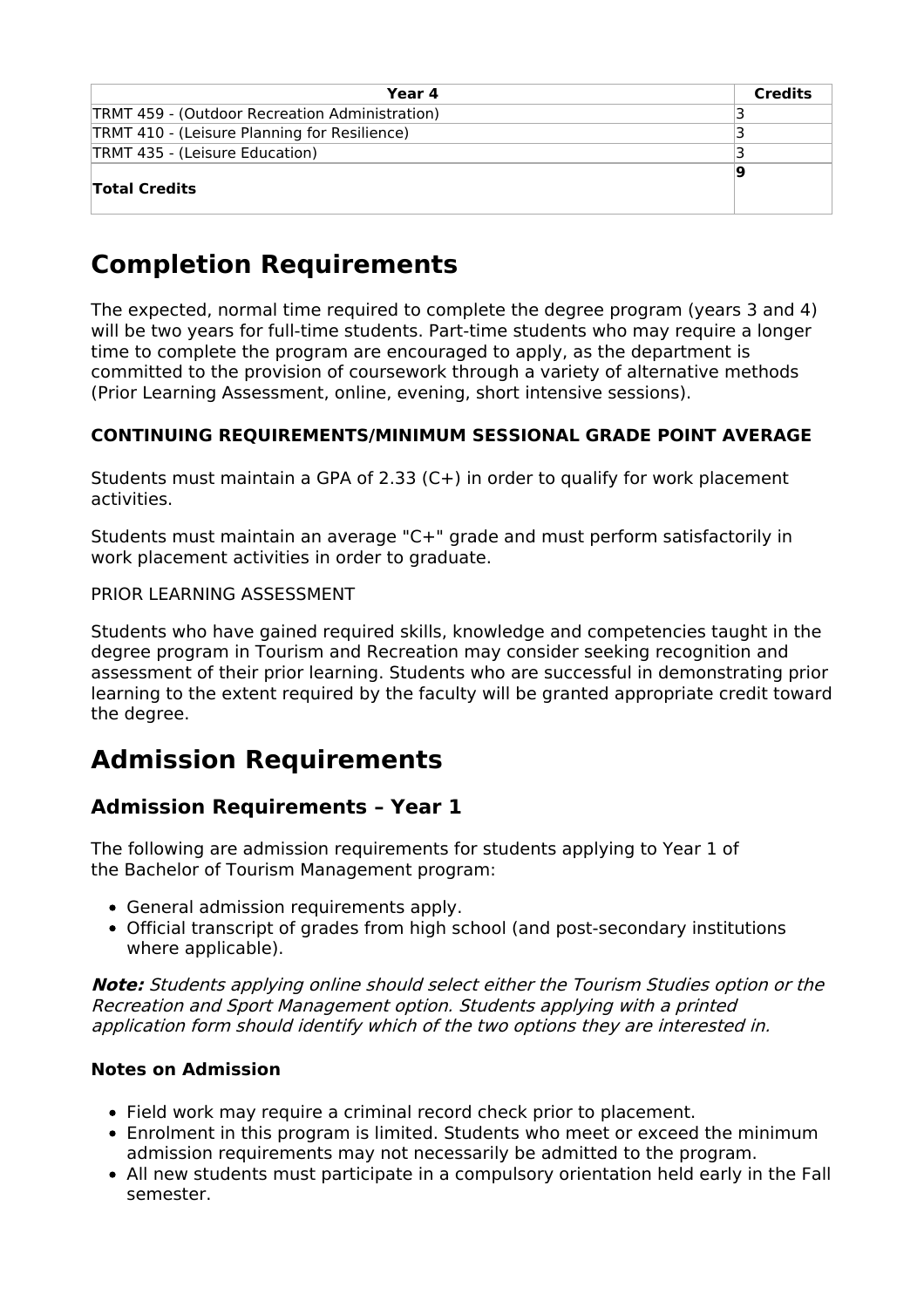Students admitted to the degree can exit after Year 2 and apply for a diploma in Tourism Studies or Recreation and Sport Management.

### **Admission Requirements – Year 3**

Students may apply to the third year of the degree program after successful completion of a diploma in Recreation and Sport Management, Tourism Studies, Hospitality Management, or by permission of the department.

#### **Notes on Admission**

- Admission to the third year of the program is limited. Students who meet or exceed the minimum admission requirements may not necessarily be admitted to the program.
- All students must participate in a compulsory orientation which takes place early in the Fall semester.

### **Co-operative Education:**

Co-op Fees for co-operative education and internships are due during the second month of each work term.

All fees and costs are subject to change without prior notice.

# **Career Opportunities**

The management of recreation and tourism services is a challenging career in this increasingly leisure-oriented society. Dynamic, creative, and innovative people are needed to plan, organize, and supervise recreation and tourism experiences in a variety of settings, and VIU's degree program prepares individuals for positions in areas, as follows.

- **Supervisory/Management positions:** usually found in organizations where diploma graduates require continual upgrading of their leadership knowledge base to make strategic business decisions.
- **Independent entrepreneurs:** small business opportunities in the tourism and recreation industries.
- **Front line-positions:** where most people begin their career, these positions require an understanding of the industry and the ability to anticipate, respond to, and satisfy customer needs.

Examples of specific employment opportunities include:

- **Commercial Recreation and Tourism Enterprises**, such as private tour companies, leisure related retail outlets, tourism attractions, health spas, fitness complexes.
- **Adventure Tourism, Outdoor Recreation and Park Management**, providing nature-based leisure experiences like camping, wilderness experiences, risk recreation, as well as environmental education and managing the resources required for nature-based leisure.
- **Tourism Services**,including destination resorts and hotels, theme parks, tourist attractions, convention and meeting business, and special events and festivals.
- **Tour Operations**, including packaging, marketing and operation of tours, tour guiding and interpretation services.